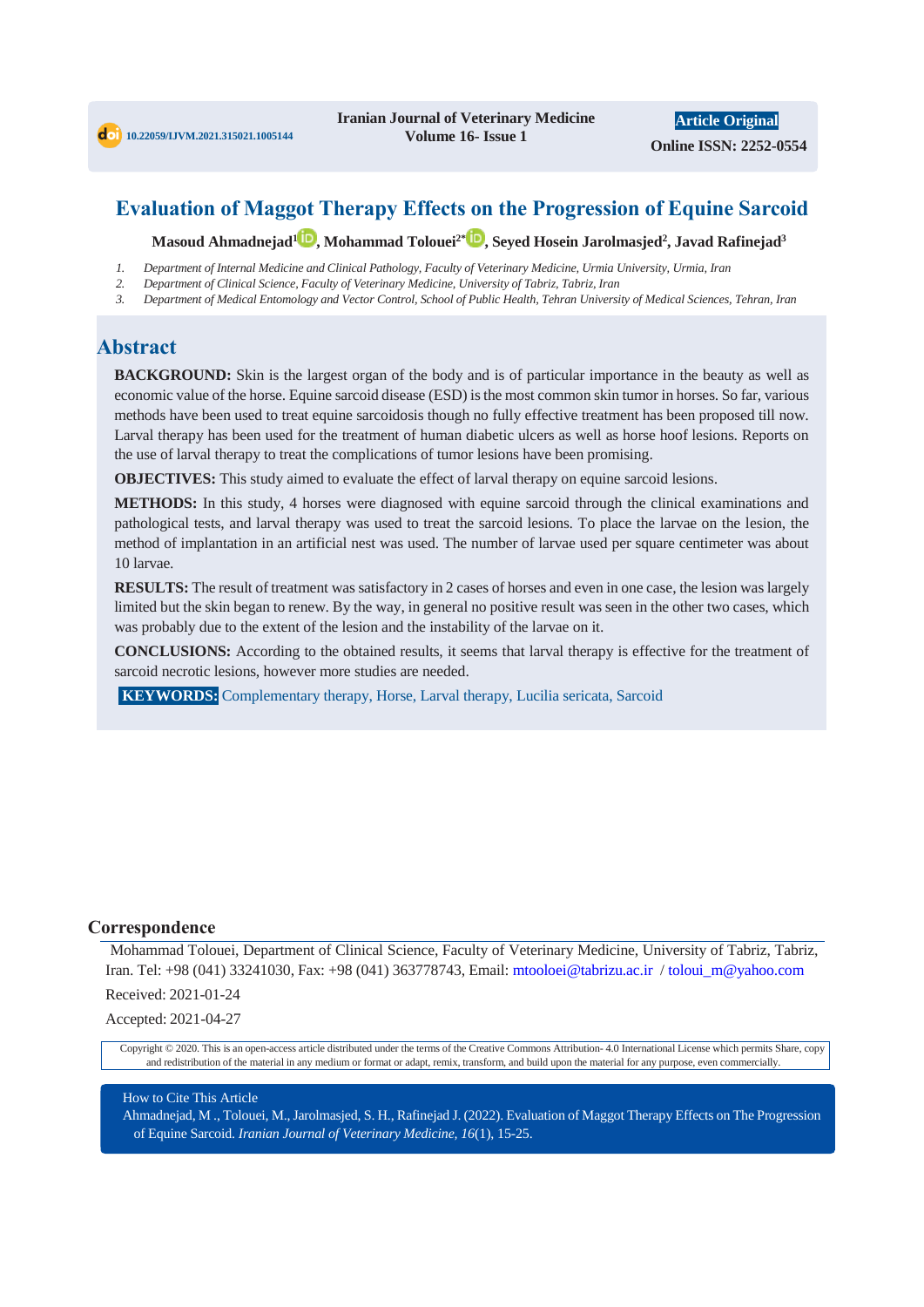# **Introduction**

The appearance of horse skin is of particular importance because of its impact on its economic value. The incidence of skin tumors in horses is relatively high (Knottenbelt, 2009, 2012), and sarcoid is known as the most common skin tumor in horses. This neoplasm is a fibroblastic tumor that is found in both males and females in different breeds of equine, including donkeys and mules. Sarcoid tumor has a great ability to invade the local tissue though it usually does not have a true nature of metastasis (Funiciello and Roccabianca, 2020). Tumors such as squamous cell carcinoma (SCC), papilloma, and fibroma are very similar in appearance to sarcoid and may be confused with it (Jaglan *et al.*, 2018). The onset of sarcoid tumors is often followed by trauma and physical injury and can manifest itself in the healing wounds of horses (Knottenbelt, 2009). In most parts of the world, equine sarcoids are associated with bovine papillomavirus 1 (BPV 1), except in Canada where it is associated with type 2 viruses (Wobeser *et al.*, 2010; Wobeser, 2017). Vascular changes that occur in sarcoid lesions are most likely due to the presence of BPV in the lesions (Martano *et al.*, 2020). One study has shown that there is a familial-genetic predisposition (up to 21%) in the sarcoid disease (Christen *et al.*, 2014). Genetic studies have shown duplication and deletion in some sarcoid cell chromosomes (Bugno-Poniewierska *et al.*, 2016). A recent study has found some evidence on the influence of miRNA on the pathogenesis and aggressive behavior of equine sarcoid cells (Bogedale *et al.*, 2019).

The epidemiology of equine sarcoid is not well understood due to the lack of demographic data (Wobeser, 2017). The prevalence of equine sarcoidosis in horses has been reported to be between 1- 8%. Most sarcoid sites include the head, limbs, neck, and shoulders. Horses in the age range of 0.5 to 31 years are majorly affected with sarcoid lesions, and the disease is most common among Quarter, Thoroughbred, and Arab breeds. Moreover, growing mares are at more risk of equine sarcoidosis compared to others (Wobeser *et al.*, 2010).

the equine skin tumors have been studied in Tehran and East-Azarbaijan provinces of Iran, the most common of which are fibroma (38.4%) and sarcoid (34.8%) in horses (Tolouei Kaleibar *et al.*, 2015). There have also been case reports of sarcoid among Caspian horses, donkeys, and ponies from Iran. In most reports, the lesion was observed in the perineal area (Sakha *et al.*, 2011; Farjani Kish *et al.*, 2014; Saadi *et al.*, 2019).

Clinical sarcoid lesions are divided into six groups in terms of clinical form, including: 1, occult form, 2. wart form, 3. nodular form, 4. fibroblastic form, 5. mixed form, and 6. malignant form (tumor cords in the lymphatic vessels). Milder forms of the tumor, especially if traumatized, can quickly become more invasive (Knottenbelt, 2005). The definitive diagnosis of sarcoid is made by histopathological examination (Knottenbelt, 2009). Although many efforts have been made for many years to find a standard treatment for sarcoid, no effective and reliable method has yet been recorded (Taylor and Haldorson, 2013). Hence, it can be worthwhile to try to find new ways to treat ESD.

Larval therapy is a treatment that uses sterile larvae of fly to treat superficial lesions in humans as well as animals. This method has been used for many years to heal superficial wounds such as war wounds (Fleischmann *et al.*, 2004). In 2003, the US Food and Drug Administration (FDA) approved the method proposed by Dr. Sherman (Sherman, 2003). Today, the most used larvae in larval therapy are *Lucilia (Phoenicia) sericata*. This fly belongs to the Calliphoridae family and is more popular because it does not have a destructive attachment style to the living tissue (Kenawy and Abdel-Hamid, 2020). Other therapeutic properties have also been mentioned for larval therapy such as antibiotic and anti-biofilm properties, synergy with other antibacterial, antifungal, and anti-inflammatory agents, immune system modulator, angiogenesis stimulator, fibroblast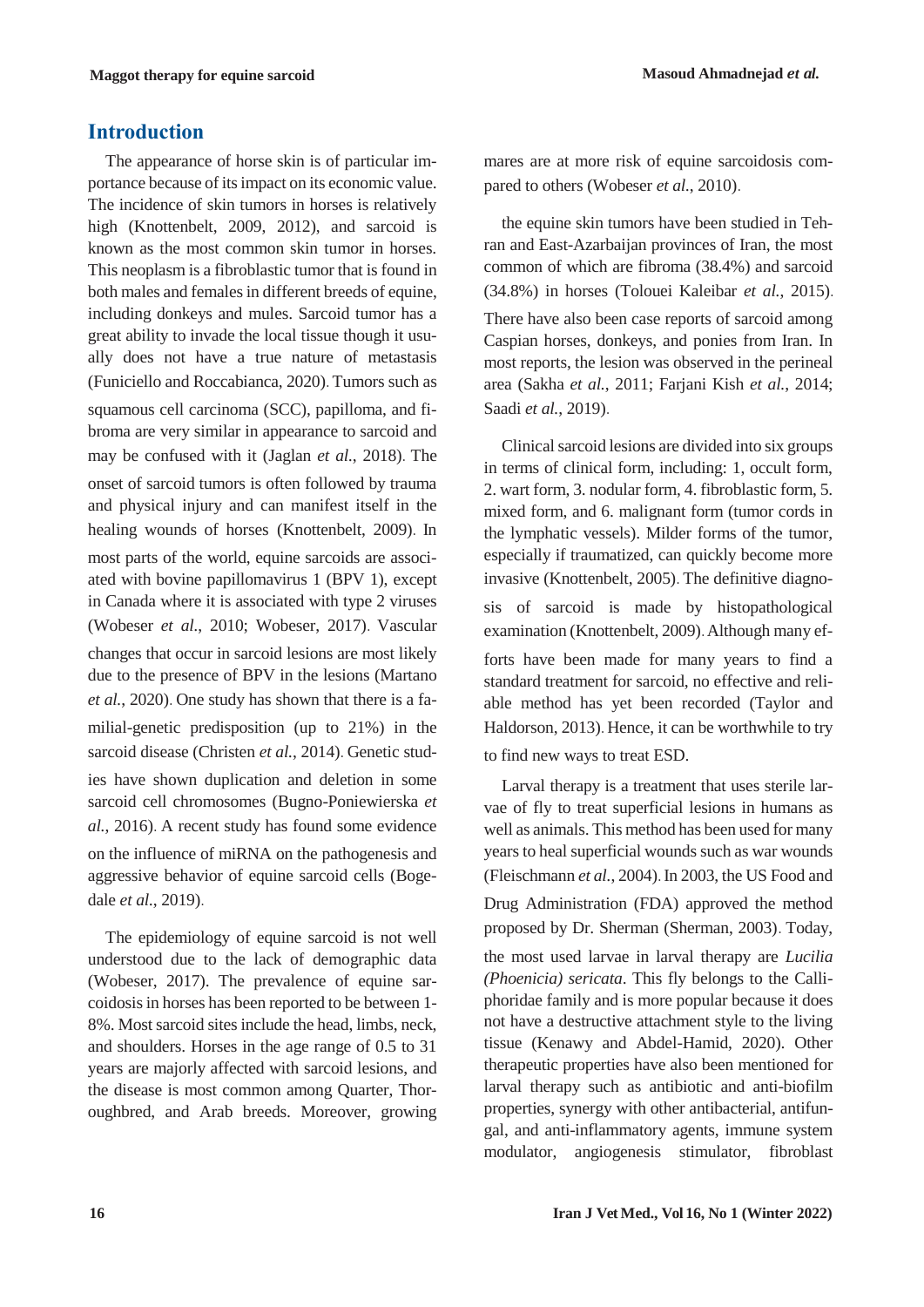growth regulator, coagulation enhancer, nerve repair, anti-atherosclerosis, and anti-tumor properties (Yan *et al.*, 2018; Sherman *et al.*, 2000; Malekian *et al.*, 2019). The use of larvae in the treatment of infectious and diabetic wounds is much faster and sometimes more effective than conventional treatments. Larval therapy has been started by Dr. Mirabzadeh and his colleagues in Iran for several years and is currently being performed in certain centers in Iran (Mirabzadeh *et al.*, 2017).

Maggot therapy in veterinary medicine is not as well-known as that in human medicine, however many studies have been done. Larval therapy significantly accelerates the rate and extent of recovery in osteomyelitis, secondary infections due to chronic laminitis, navicular bursitis, chronic joint infection, equine canker, collateral cartilage necrosis, panniculitis, ulcers, and abscesses (Bell and Thomas, 2001; Morrison, 2005, 2010; Kočišová *et al.*, 2006; Sherman *et al.*, 2007; Jones and Wall, 2008; Choudhary *et al.*, 2016; Fontenot *et al.*, 2018; Durán *et al.*, 2020).

All in all, there are no reliable studies on the treatment of superficial neoplasms with larval therapy, however hopes have been expressed by various authors (Sherman and Shimoda, 2004; Whitaker *et al.*, 2007). In some reports, larval therapy has been used to treat cancerous lesions (Jones *et al.*, 1998; Lin *et al.*, 2015).

Given that these larvae feed on skin lesions and are known as small surgeons of nature, it seemed that there could be the possibility of a positive effect of this type of treatment as a primary or adjunct treatment to sarcoid. Therefore, the present study was designed and performed to investigate the effect of larval therapy on equine sarcoid disease (ESD).

# **Materials and Methods**

#### **Preparation of Larvae**

The larvae used in this study were *L. sericata*. The larvae were prepared in sterile packages of 200 pieces in special packages from the Larval Therapy Center of Tehran University of Medical Sciences. Air transport was used to transport the larvae to reduce the time it took for the larvae to reach the patient's bed. During the transport of larvae, the package should be kept at 4°C.

#### **Animals**

To find horses with ESD, periodic 6-month examinations were performed for skin lesions in the East-Azarbaijan province of Iran. By clinical examination, follow-up of the appearance of lesions, and performing histopathological tests, four horses were diagnosed with equine sarcoidosis which were selected for this study.

#### **Application of Maggots**

Larval therapy was performed for each horse at different times, after attracting the attention of horse owners. The lesion was first flushed with normal saline to remove wound exudates and to delineate the tumor border. There are two ways to place the larvae on the wound: the open method and the basket-enclosed method. Depending on the condition and characteristics of the wound, one of these two methods can be used for maggot therapy (Zubir *et al.*, 2020). In this study, direct implantation of larvae at the lesion site (open method) was used.

About 30 minutes before the beginning of maggot-therapy, the larvae were released out of the refrigerator to adapt to the environment. To limit the larval mission to the desired location, a nest-like environment was made for the larvae using tampons and Locoplast adhesive. The nest was formed for small lesions by cutting the middle of several tampons and for large lesions by stacking tampons together. After making the artificial nest wall, the larvae were washed with some physiological normal saline from a special container and passed through a sterile grid to be placed on the nest.

The larvae were gently taken with surgical forceps and placed on the lesion. Next, a piece of sterile mesh was glued to the tampons using the Leucoplast glue. Using a two-meter bandage, a light bandage was applied to the entire nest to absorb both secretions and as a fall that allowed oxygen to the larvae to be used [\(Figure 1\)](#page-3-0). It should be noted that closing the larval therapy site should not be too tight or too loose since if it is too tight it will put too much pressure on the larvae and will kill them. And if the bandage is too loose, it will cause instability of the artificial nest of larvae and the nest will break with the slightest movement of the animal.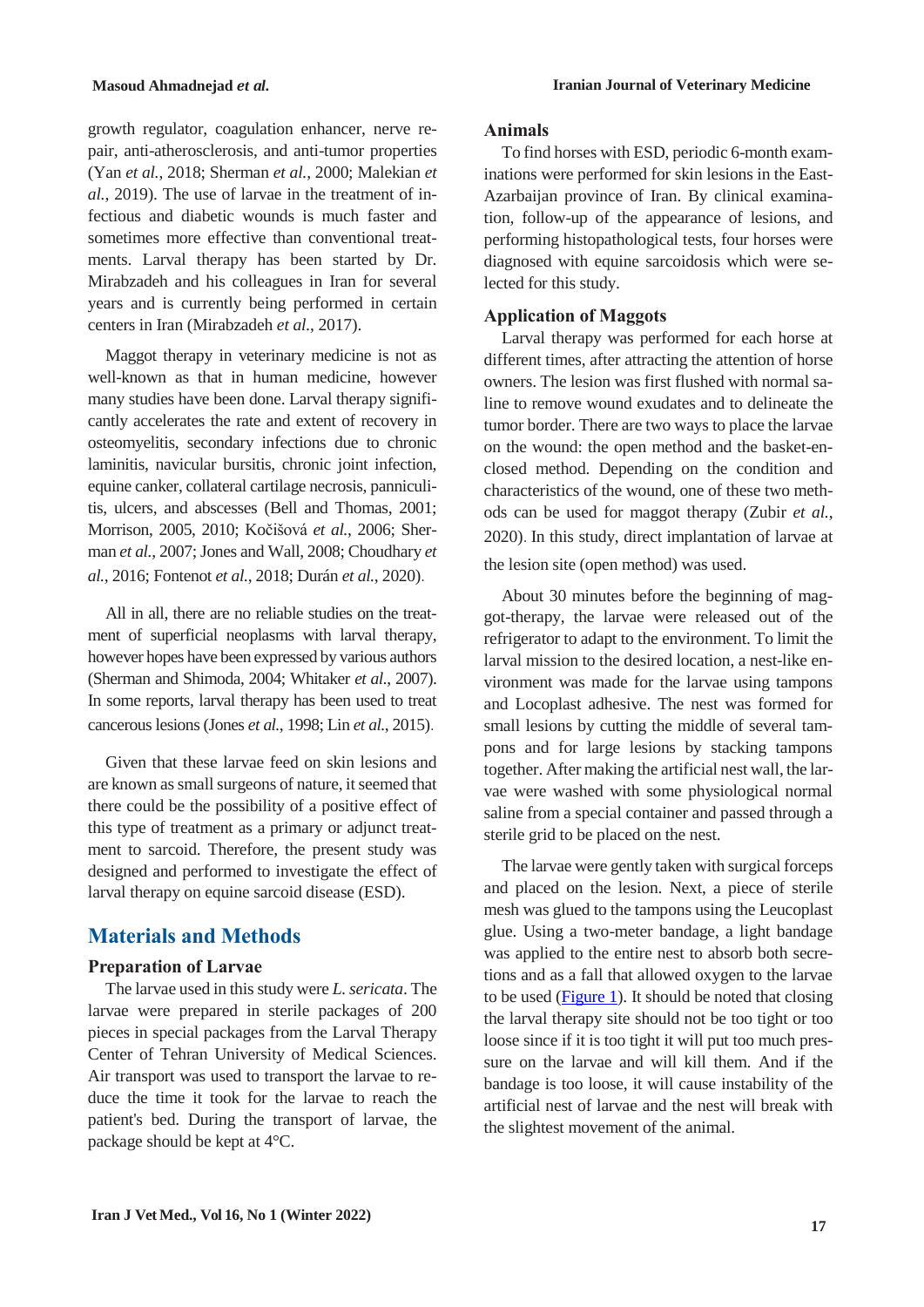After 2-4 days from the beginning of larval therapy, depending on the secretions absorbed by the bandage and the condition of the animal to go along with the larval therapy, the bandage was opened and after washing, the lesion was examined. Based on the results and conditions of the animal, it was decided whether re-larval therapy was necessary or the process should be stopped. If the expected improvement was not achieved in one round of larval therapy, it was repeated with the same actions as for the first time. In this study, clinical observation of the lesion was used to evaluate the effects of larval therapy.



**Figure 1.** Maggot therapy in one of the horses with sarcoid lesions. A: Primary lesion. B: Wash the lesion. C: Rub the zinc oxide cream around of lesion. D: Put a tampon around the lesion. E: Tighten the tampon to the limb. F: Put the larvae on the lesion. G: Grid attaching on the structure. H: Apply a light dressing on the structure of the artificial nest

### <span id="page-3-0"></span>**Results**

Out of 136 horses examined in 12 equestrian farms, 5 horses were suspected of having sarcoid lesions, in four of which ESD was confirmed by histopathological examination (Figure 2). All ESDs confirmed in the present study were in fibroblastic form. The percentage of ESD diagnosed in the horses in this study was about 3%.

Larval therapy was completed for two ESD cases. Horse number 1 was a 5-year-old stallion of *Kurd* breed and was white. This horse was kept in the *Shabestar* area and the conditions of the stables were not good. The lesion was located in the distal part of the right hindlimb. Three days after larval therapy, the dressing was removed and it was observed that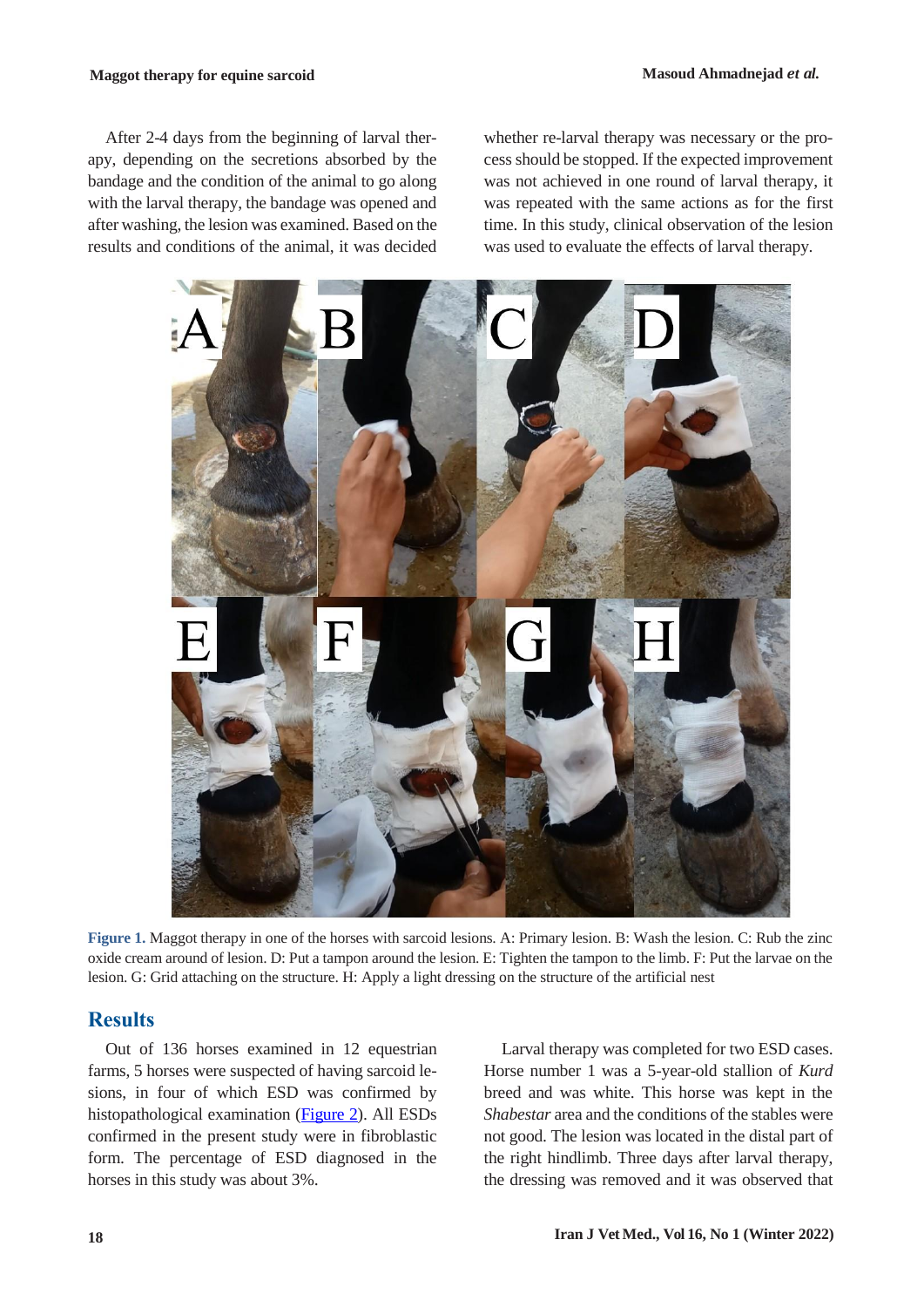

**Figure 2.** One of the histopathology pictures of ESD horses. The proliferation of dermal fibroblast cells and proliferation of collagen fibers are observed in curvilinear and eddy bands. Epithelial components are rarely seen in this image.

the larvae had grown only slightly larger and had died in their secretions. Two more larval therapies

were performed for this horse, which resulted in a great improvement after the third round [\(Figure 3\)](#page-4-0).



 **Figure 3.** Horse number one before and after maggot therapy

<span id="page-4-0"></span>Horse number 2 was an 8-year-old crossbred chestnut horse that was kept in *Gogan* city. The location of the lesion was the end of the horse's right forelimb. When the mares were transported, a wound was created at the site for traction, which later became sarcoid. The dressing was removed three days after larval therapy. Even in this case, the larvae had died after a small increase in the secretions. The secretions, in this case, were more than that in the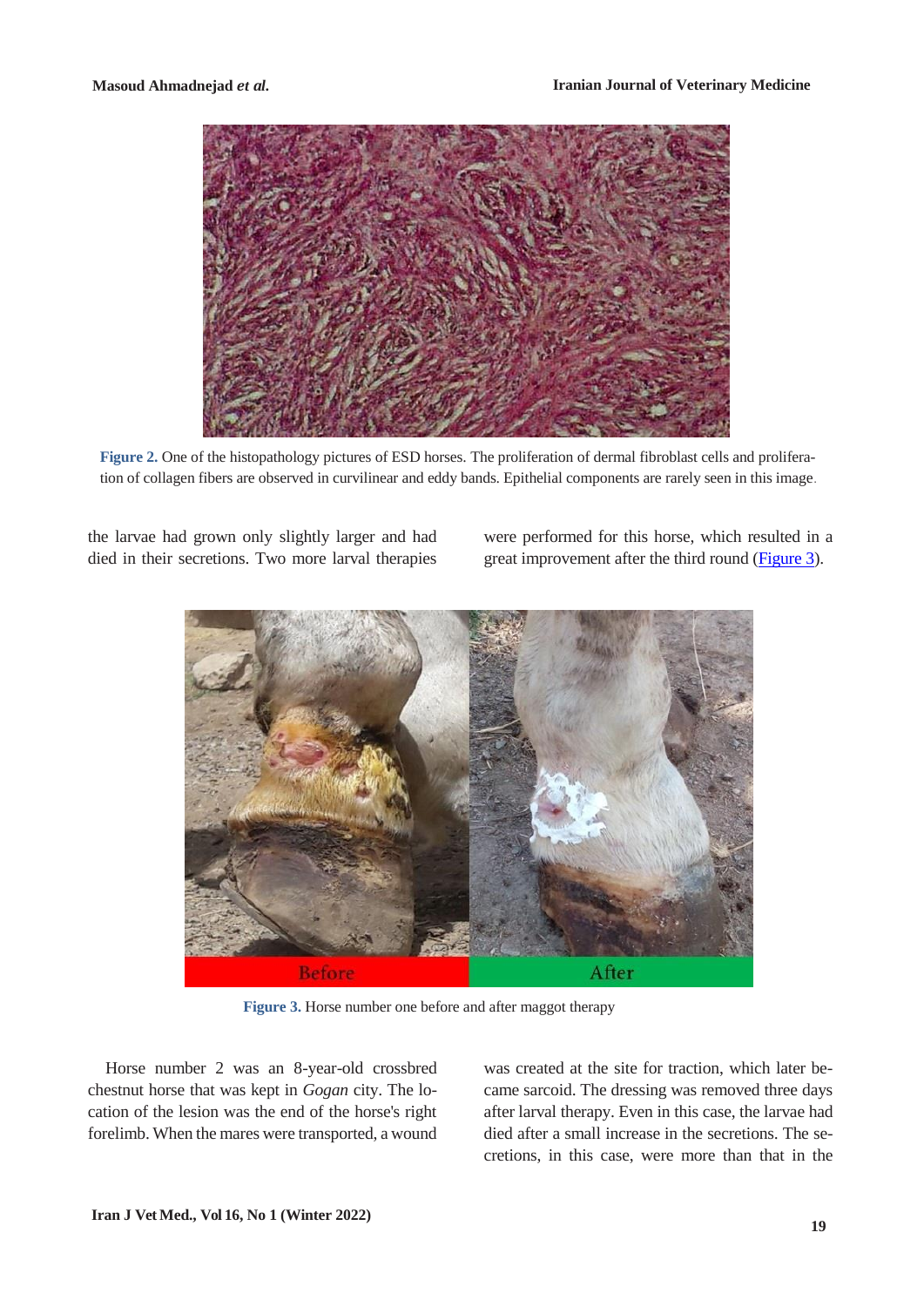previous case and the lesion itself was completely cleared of necrotic and dead tissues. After larval therapy, signs of healthy skin growth were observed around the lesion. After removing the dressing, larval therapy was performed for the second time, in which no significant changes were observed com-pared to the first round [\(Figure 4\)](#page-5-0).



 **Figure 4.** Horse number two before and after maggot therapy

<span id="page-5-0"></span>In the other two horses with equine sarcoid, there were also lesions in the limbs. In these two horses, due to the greater extent of lesions than the previous two cases, the expected results were not obtained.

#### **Discussion**

A field study of 136 horses suspected of having skin lesions in the East-Azarbaijan province of Iran revealed that about 3% of the horses examined for skin lesions had sarcoid lesions. The prevalence of sarcoid in the world has been reported 1-8% in a previous study (Wobeser *et al.*, 2010). In one study, the proportion of equine sarcoid cases from equine tumor lesions was about 34.8% (Tolouei Kaleibar *et al.*, 2015).

The results of larval therapy on equine sarcoid lesions showed that *L. sericata* larvae could help limit ESD complications by superficial debarment of tumor lesions. Necrotic tissues were well cleared and, in some cases, there was a noticeable change in the size and nature of the lesion. The growth of healthy

tissue around the lesion appeared to have been increased.

Different treatments and various surgical procedures including conventional surgical resection, laser, and CO2 surgery, cryotherapy, thermotherapy, radiation therapy, chemotherapy, immunotherapy and local immunomodulation, and antiviral drugs have had relative success in ESD treatment (Taylor and Haldorson, 2013). Expensive and not available methods such as radiation therapy have shown good results in research, however they can be used in a limited number of tumors. Moreover, cryosurgery often requires general anesthesia (Knottenbelt, 2009). However, there is no definitive cure for equine sarcoid (Taylor and Haldorson, 2013).

One of the problems with research on equine sarcoid tumors is that horses are large and expensive animals, therefore research studies on large populations of horses are very rare. Hence, a lot of studies are retrospective (Wobeser, 2017). Some experiments are performed in a laboratory environment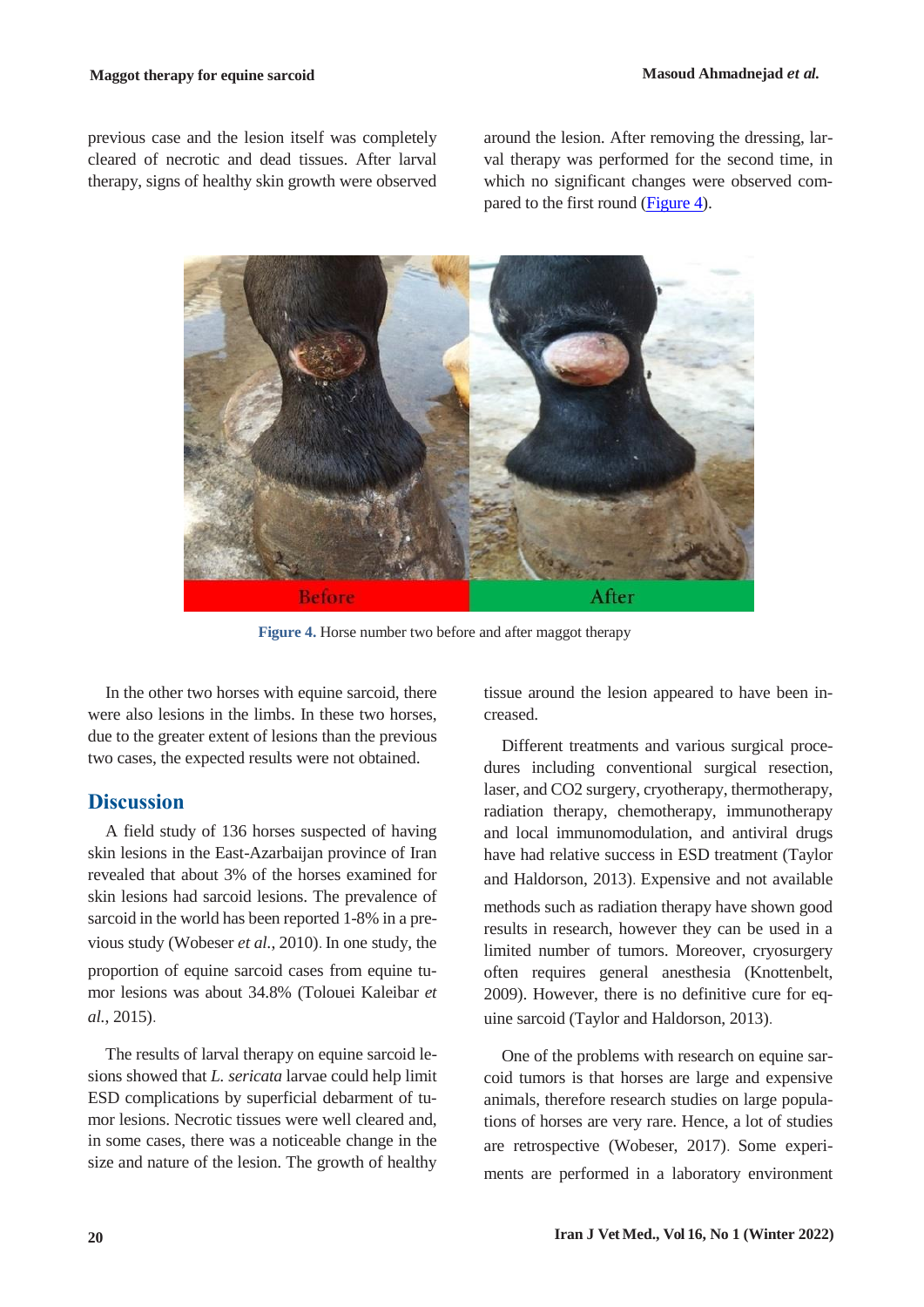(in-vitro) on samples taken from the lesions (Weber *et al.*, 2020).

There are limited studies on the effect of larval therapy on neoplastic lesions. In previous reports, however, good results were not obtained for larval therapy of two equine skin tumors (melanoma and SCC), while a proliferative lesion in horses was completely healed with larval therapy (Lepage *et al.*, 2012).

There are few limited reports on the use of larval therapy for human tumors. In one case, larval therapy was performed for an SCC wound in a human chest. In this case, the odor and appearance of the wound improved after two rounds of larval therapy, but due to pain in the area, larvae therapy was not repeated (Jones *et al.*, 1998). In one report, the use of *L. sericata* for the treatment of a type of tumor called Kaposi's Sarcoma reduced odor and infection, improved blood flow, and prevented amputation. The author considers the use of maggot-therapy beneficial for malignant wounds and recommends that more studies be done in this regard (Lin *et al.*, 2015). In some cases of cutaneous neoplasms such as SCC, associated with myiasis, the tumor has grown slowly. Fly larvae may have positive effects in controlling the growth of tumor lesions (Hawayek and Mutasim, 2006; Wollina, 2010; Biswas and McNerney, 2016). Our findings are in line with previous human medical findings on some of the cancers.

In one study, the anti-tumor and anti-leukemic properties of fatty acids isolated from larval extract were demonstrated. w-6 PUFA was the most abundant fatty acid in larval extract (Jun-Qing, 2008). In another study, larval extract was shown to inhibit hepatoma H22 through the activated mitogenic protein kinase p38 (p38MAPK) pathway in mice (Zhang *et al.*, 2017). Two recent studies carried out on the extracts from the larvae of another Calliphoridae fly (*Chrysomya megacephala*) confirmed the antitumor property of larvae.

According to some scientists, studies on horse skin can be considered a model for human skin lesions (Harman *et al.*, 2019). Therefore, our findings can be the basis for the use of maggot-therapy in the treatment of human skin cancers.

One of the challenges in this study was to place the larvae in restless horses. Manipulation of the dressing by the animal, which was performed even after larval therapy, required constant care of the horse. The slight irritation and itching caused by the larvae can also increase the horse's tendency to manipulate the dressing. In previous reports as well, some horses were discomfort during the maggottherapy (Sherman *et al.*, 2000; Choudhary *et al.*, 2016). In large lesions, as in the case of horse number 4, the dressing was not tightened well and the instability of the artificial nest affected the performance of the larvae on the lesion. In modern larval therapy, the risk of transmitting infectious agents from the larvae to the patient is very unlikely (Ahmadnejad and Kaboudari, 2020). Another concern about larval therapy is how to deal with flies that produce maggots and the larvae used in wounds, which must be compatible with human and environmental standards (Stadler, 2020).

According to the results obtained in the present study, larval therapy seems to be a good modality to remove necrotic tissue of fibroblastic sarcoid lesions. This therapy can also be facilitated by stimulating the regeneration of healthy skin around the sarcoid lesion. However, it is suggested that further studies be performed on the use of larval therapy for treating various forms of sarcoids and even other neoplastic lesions in horses.

# **Acknowledgments**

We thank the horse owners for allowing this treatment to be performed on horses.

## **Conflict of Interest**

The authors declared no conflict of interest.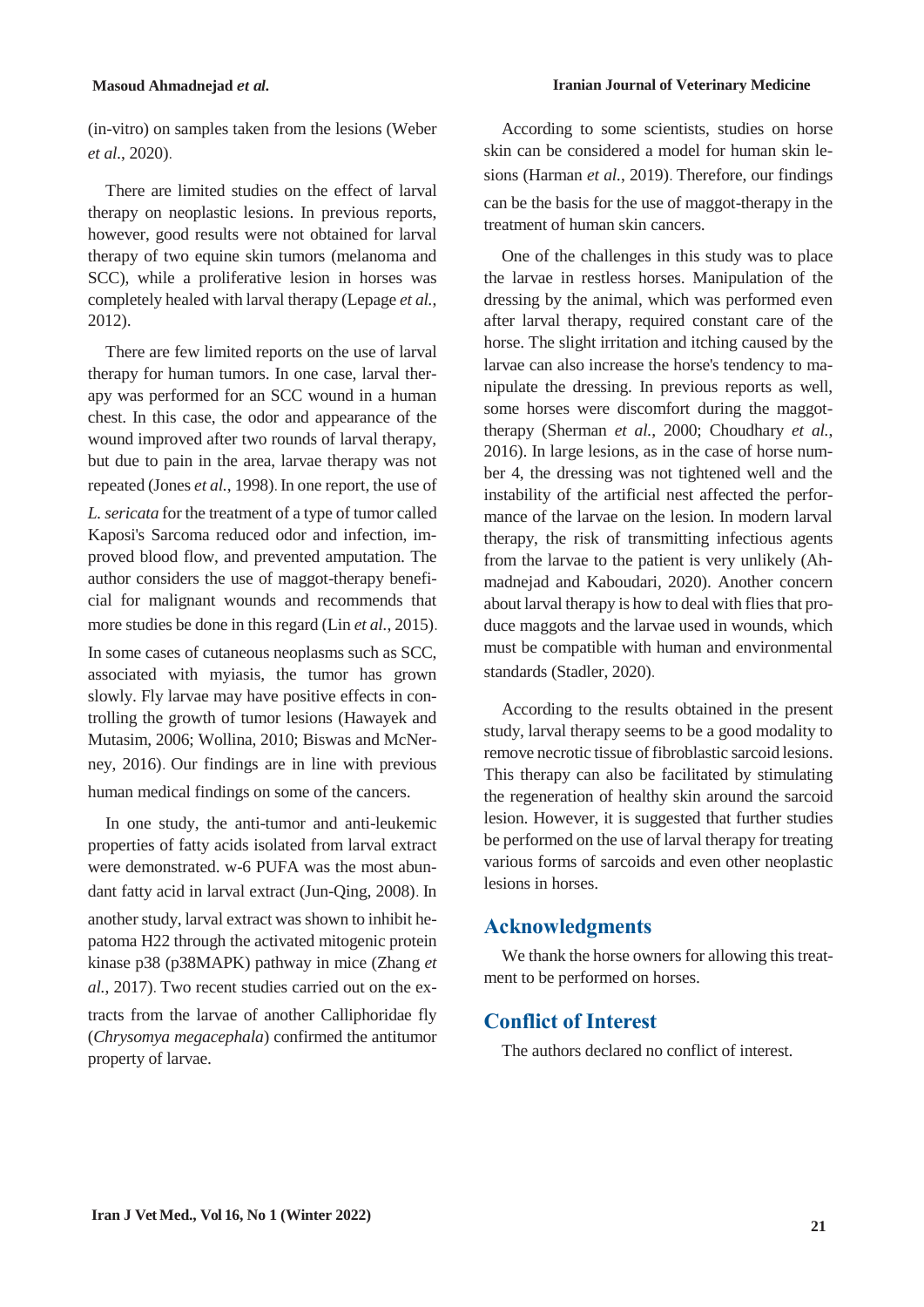# **References**

- Ahmadnejad, M., & Kaboudari, A. (2020). Maggot therapy-related zoonotic diseases and modern larval therapy solutions to ensure safety. *Journal of Zoonotic Diseases, 4*(4), 1-8.
- Bell, N. J., & Thomas, S. (2001). Use of sterile maggots to treat panniculitis in an aged donkey. *Veterinary Record*, *149*(25), 768-770. [DOI:10.1136/vr.149.25.768] [PMID]
- Biswas, S., & McNerney, P. (2016). Myiasis on a Giant Squamous Cell Carcinoma of the Scalp: A Case Report and Review of Relevant Literature. *World Journal of Oncology*, *7*(2-3), 34-39. [DOI:10.14740/wjon966w] [PMID] [PMCID]
- Bogedale, K., Jagannathan, V., Gerber, V., & Unger, L. (2019). Differentially expressed microRNAs, including a large microRNA cluster on chromosome 24, are associated with equine sarcoid and squamous cell carcinoma. *Veterinary and Comparative Oncology, 17*(2), 155-164. [DOI:10.1111/vco.12458] [PMID]
- Bugno-Poniewierska, M., Staroń, B., Potocki, L., Gurgul, A., & Wnuk, M. (2016). Identification of Unbalanced Aberrations in the Genome of Equine Sarcoid Cells Using CGH Technique. *Annals of Animal Science*, *16*(1), 79-85. [DOI:10.1515/aoas-2015-0068]
- Choudhary, V., Choudhary, M., Pandey, S., Chauhan, V. D., & Hasnani, J. J. (2016). Maggot debridement therapy as primary tool to treat chronic wound of animals. *Veterinary World*, *9*(4), 403-409. [DOI:10.14202/vetworld.2016.403-409] [PMID] [PMCID]
- Christen, G., Gerber, V., Dolf, G., Burger, D., & Koch, C. (2014). Inheritance of equine sarcoid disease in Franches-Montagnes horses. *Veterinary Journal*, *199*(1), 68-71. [DOI:10.1016/j.tvjl.2013.09.053] [PMID]
- Duran, D., Galapero, J., Frontera, E., Bravo-Barriga, D., Blanco, J., & Gomez, L. (2020). Histological and Immunohistochemical Study of Wounds in Sheep Skin in Maggot Therapy by Using Protophormia terraenovae (Diptera: Calliphoridae) Larvae. *The Journal of Medical Entomology*, *57*(2), 369-376. [DOI:10.1093/jme/tjz185] [PMID]
- Farjani Kish, G., Dehghani Nazhvani, S., Namazi, F., & Jalali, Y. (2014). Penile sarcoid in horse: clinicopathological characteristics with brief literature review. *Comparative Clinical Pathology*, *23*(2), 459-462. [DOI:10.1007/s00580-013-1841-2]
- Fontenot, R. L., Crabtree, N. E., Hollier, H. D., Mochal-King, C. A., & Eddy, A. L. (2018). Management of a Traumatic Penetrating Abdominal Wound and Associated Complications in a Horse. *Journal of Equine Veterinary Science*, *71*, 112-119. [DOI:10.1016/j.jevs.2018.10.010]
- Funiciello, B., & Roccabianca, P. (2020). Equine Sarcoid. In *Equine Science*. Intech Open. [DOI:10.5772/intechopen.91013]
- Harman, R. M., Theoret, C. L., & Van de Walle, G. R. (2021). The Horse as a Model for the Study of Cutaneous Wound Healing. *Adv Wound Care (New Rochelle)*, *10*(7), 381-399. [DOI:10.1089/wound.2018.0883] [PMID]
- Hawayek, L. H., & Mutasim, D. F. (2006). Myiasis in a giant squamous cell carcinoma. *The Journal of the American Academy of Dermatology*, *54*(4), 740-741. [DOI:10.1016/j.jaad.2005.07.012] [PMID]
- Hua, Y., Wu, J., & Qian, J. (2008). Inhibitory effect of fatty acids from specifically-cultivated Chrysomya megacephala (Fabricius)(Diptera: Calliphoridae) larvae on tumor cells and HIV-1 integrase in vitro and their ingredient analysis. *Acta Entomologica Sinica*, 51, 137- 142. Available at: http://www.insect.org.cn/CN/Y2008/V51/I2/137
- Jaglan, V., Singh, P., Punia, M. et al. (2018). Pathological studies and therapeutic management of equine cutaneous neoplasms suspected of sarcoids. *Pharmaceutical Innovation Journal*, 7, 96-100. Available at: www.thepharmajournal.com [Accessed October 10, 2020]. [DOI:10.20546/ijcmas.2018.710.047]
- Jones, G. and Wall, R. (2008). Maggot-therapy in veterinary medicine. *Research in Veterinary Science,* 85, 394-398. [DOI:10.1016/j.rvsc.2007.12.006] [PMID]
- Jones, M., Andrews, A. and Stephen, T. (1998). A case history describing the use of sterile larvae (maggots) in a malignant wound. worldwide wounds 1, 16-21
- Kaleibar, M. T., Eshghi, D., & Helan, J. A. (2015). A survey on the status of equine skin tumors and associated epidemiological factors in Iran. *Comparative Clinical Pathology*, *24*(6), 1407-1415. [DOI:10.1007/s00580- 015-2089-9]
- Kenawy, M. A., & Abdel-Hamid, Y. M. (2020). Maggot Therapy "Use of Fly Larvae for Treatment of Wounds"-A Review*, Egyptian Academic Journal of Biological Sciences, E. Medical Entomology & Parasitology* 12, 1-10.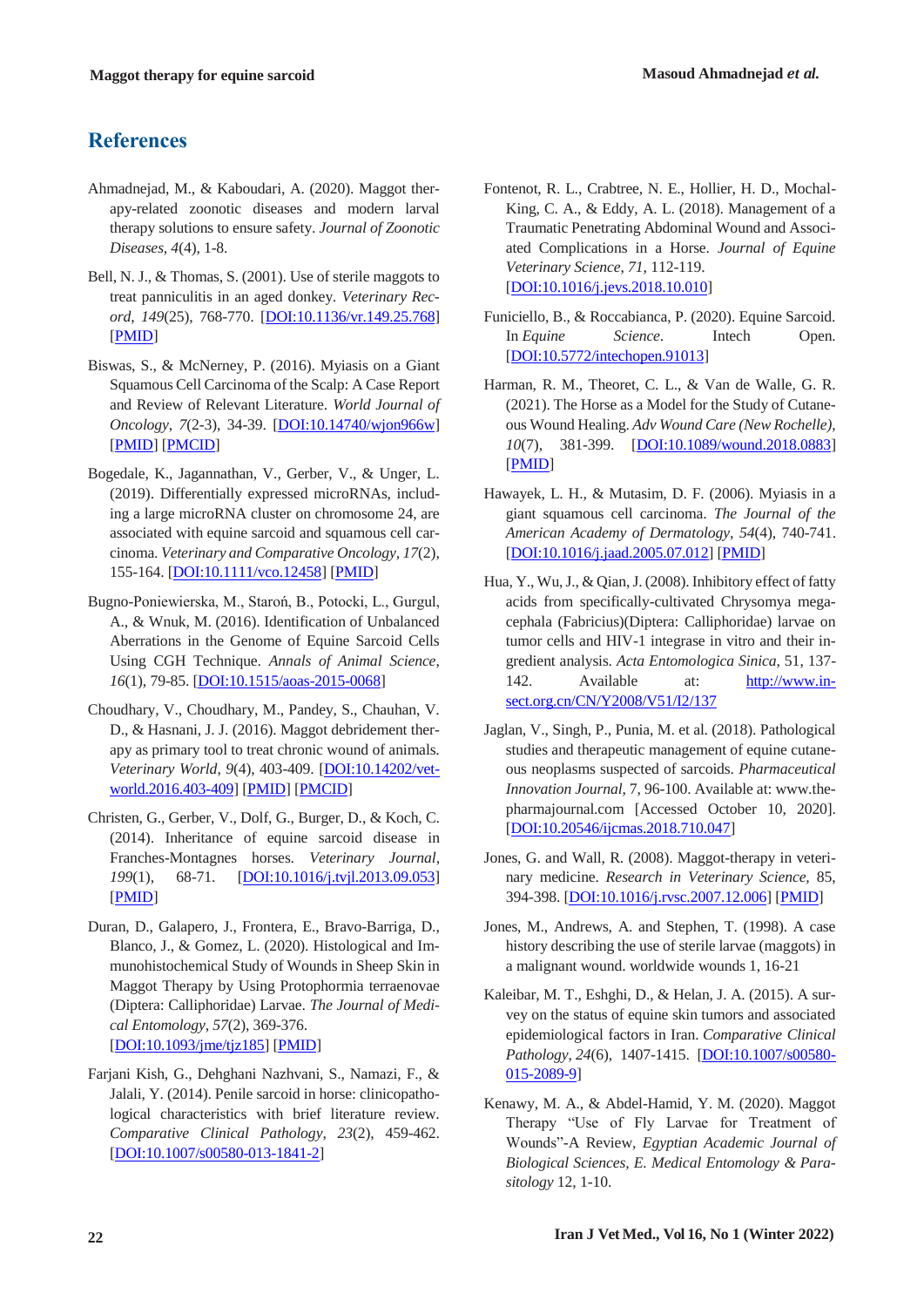- Knottenbelt, D. C. (2005). A suggested clinical classification for the equine sarcoid. *Clinical Techniques in Equine Practice*. [DOI:10.1053/j.ctep.2005.10.008]
- Knottenbelt, D. C. (2009). Pascoe's principles and practice of equine Dermatology E-Book. Elsevier H. Elsevier Health Sciences: *Elsevier Health Sciences*. Available at: https://www.elsevier.com/books/pascoes-principles-and-practice-of-equinedermatology/knottenbelt/978-0-7020-2881-6 [Accessed October 10, 2020].
- Knottenbelt, D. C. (2012). The approach to the equine dermatology case in practice. *Veterinary Clinics of North America: Equine Practice*, *28*, 131-153. [DOI:10.1016/j.cveq.2012.01.004] [PMID]
- Kočišová, A., Pistl, J., Link, R., Čonková, E., & Goldova, M. (2006). Maggot debridement therapy in the treatment of footrot and foot scald in sheep. *Acta Veterinaria Brno*, *75*(2), 277-281. [DOI:10.2754/avb200675020277]
- Lepage, O. M., Doumbia, A., Perron‐Lepage, M. F., & Gangl, M. (2012). The use of maggot debridement therapy in 41 equids. *Equine Veterinary Journal*, *44*, 120-125. [DOI:10.1111/j.2042-3306.2012.00609.x] [PMID]
- Lin, Y., Amin, M., Donnelly, A. F., & Amar, S. (2015). Maggot debridement therapy of a leg wound from Kaposi's sarcoma: A Case report. *Journal of Global Oncology*, *1*(2), 92.
- *Maggot Therapy*. (2004). (W. Fleischmann, M. Grassberger, & R. Sherman, Eds.). Georg Thieme Verlag. [DOI:10.1055/b-002-54063]
- Malekian, A., Djavid, G. E., Akbarzadeh, K., Soltandallal, M., Rassi, Y., Rafinejad, J., ... & Totonchi, M. (2019). Efficacy of maggot therapy on Staphylococcus aureus and Pseudomonas aeruginosa in diabetic foot ulcers: a randomized controlled trial. *Journal of Wound Ostomy & Continence Nursing*, *46*(1), 25-29. [DOI:10.1097/WON.0000000000000496] [PMID]
- Martano, M., Altamura, G., Power, K., Restucci, B., Carella, F., Borzacchiello, G., & Maiolino, P. (2020). Evaluation of hypoxia-inducible factor-1 alpha (HIF-1α) in equine sarcoid: an immunohistochemical and biochemical study. *Pathogens*, *9*(1), 58. [DOI:10.3390/pathogens9010058] [PMID] [PMCID]
- Mirabzadeh, A., Ladani, M. J., Imani, B., Rosen, S. A. B., & Sherman, R. A. (2017). Maggot therapy for wound care in Iran: a case series of the first 28 patients. *Journal of Wound Care*, *26*(3), 137-143. [DOI:10.12968/jowc.2017.26.3.137] [PMID]
- **Masoud Ahmadnejad** *et al.* **Iranian Journal of Veterinary Medicine**
	- Mohd Zubir, M. Z., Holloway, S., & Mohd Noor, N. (2020). Maggot therapy in wound healing: a systematic review. *International Journal of Environmental Research and Public Health*, *17*(17), 6103. [DOI:10.3390/ijerph17176103] [PMID] [PMCID]
	- Morrison, S. (2010). Maggot debridement therapy for laminitis. *The Veterinary Clinics of North America. Equine practice*, *26*(2), 447-450. [DOI:10.1016/j.cveq.2010.06.002] [PMID]
	- Morrison, S. E. (2005). How to use sterile maggot debridement therapy for foot infections of the horse. In *Proceedings of the 51st Annual Convention of the American Association of Equine Practitioners, Seattle, Washington, USA, 3-7 December, 2005* (pp. 461-464). American Association of Equine Practitioners (AAEP).
	- Saadi, A., Azizi, S., Farshid, A. A., & Yousefi, A. (2019). Surgical management of penile sarcoid in a stallion. *Journal of Equine Science*, *30*(4), 99-104. [DOI:10.1294/jes.30.] [PMID] [PMCID]
	- Sakha, M., Ozmaie, S., Sohrabi-Haghdoost, I., Mortazavi, P., Jahandideh, A., & Ameri, M. (2011). Perineal sarcoid in a Caspian miniature horse. *Comparative Clinical Pathology*, *20*(5), 547-549. [DOI:10.1007/s00580-011-1201-z]
	- Sherman, R. A. (2003). Blow fly larvae. FDA. Available at: https://www.fda.gov/media/74541/download [Accessed October 11, 2020].
	- Sherman, R. A., & Shimoda, K. J. (2004). Presurgical maggot debridement of soft tissue wounds is associated with decreased rates of postoperative infection. *Clinical Infectious Diseases*, *39*(7), 1067- 1070. [DOI:10.1086/423806] [PMID]
	- Sherman, R. A., Hall, M. J. R., & Thomas, S. (2000). Medicinal maggots: an ancient remedy for some contemporary afflictions. *Annual Review of Entomology*, *45*(1), 55-81. [DOI:10.1146/annurev.ento.45.1.55] [PMID]
	- Sherman, R. A., Morrison, S., & Ng, D. (2007). Maggot debridement therapy for serious horse wounds–a survey of practitioners. *The Veterinary Journal*, *174*(1), 86-91. [DOI:10.1016/j.tvjl.2006.05.012] [PMID]
	- Stadler, F. (2020). The maggot therapy supply chain: a review of the literature and practice. *Medical and Veterinary Entomology*, *34*(1), 1-9. [DOI:10.1111/mve.12397] [PMID]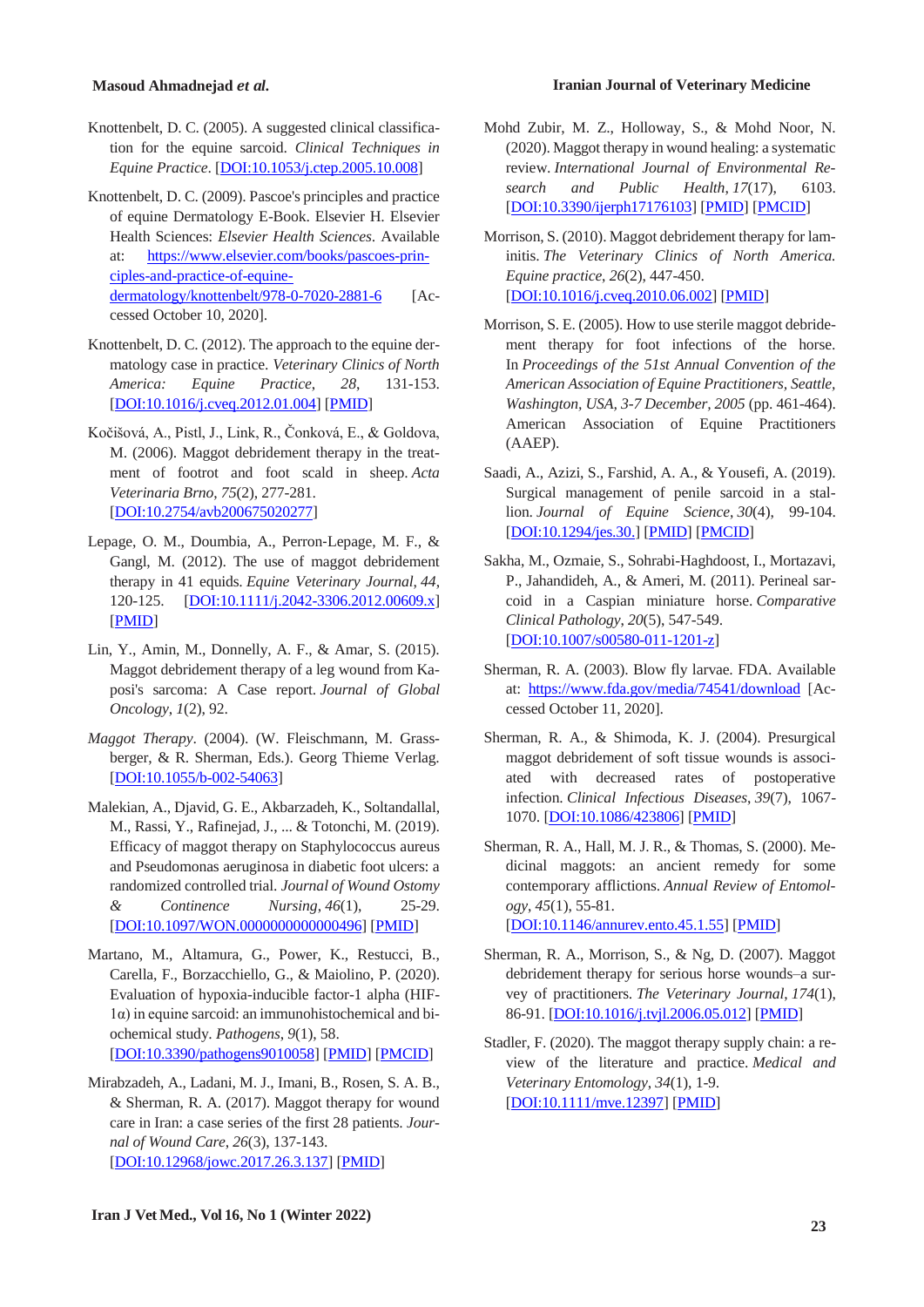- Taylor, S., & Haldorson, G. (2013). A review of equine sarcoid. *Equine Veterinary Education*, *25*(4), 210-216. [DOI:10.1111/j.2042-3292.2012.00411.x]
- Weber, L. A., Meißner, J., Delarocque, J., Kalbitz, J., Feige, K., Kietzmann, M., ... & Cavalleri, J. M. (2020). Betulinic acid shows anticancer activity against equine melanoma cells and permeates isolated equine skin in vitro. *BMC Veterinary Research*, *16*(1), 1-9. [DOI:10.1186/s12917-020-2262-5] [PMID] [PMCID]
- Whitaker, I. S., Twine, C., Whitaker, M. J., Welck, M., Brown, C. S., & Shandall, A. (2007). Larval therapy from antiquity to the present day: mechanisms of action, clinical applications and future potential. *Postgraduate Medical Journal*, *83*(980), 409-413. [DOI:10.1136/pgmj.2006.055905] [PMID] [PMCID]
- Wobeser, B. K. (2017). Making the diagnosis: Equine sarcoid. [DOI:10.1177/0300985816664793]
- Wobeser, B. K., Davies, J. L., Hill, J. E., Jackson, M. L., Kidney, B. A., Mayer, M. N., ... & Allen, A. L. (2010). Epidemiology of equine sarcoids in horses in western Canada. *The Canadian Veterinary Journal*, *51*(10), 1103.
- Wollina, U. (2010). Massive scalp myiasis with bleeding in a patient with multiple malignancies. *International Wound Journal*, *7*(4), 297-299.DOI:10.1111/j.1742- 481X.2010.00691.x] [PMID] [PMCID]
- Yan, L., Chu, J., Li, M., Wang, X., Zong, J., Zhang, X., ... & Wang, S. (2018). Pharmacological properties of the medical maggot: a novel therapy overview. *Evidence-Based Complementary and Alternative Medicine*, *2018*. [DOI:10.1155/2018/4934890] [PMID] [PMCID]
- Zhang, W. J., Jiang, W. Z., & Lan, X. L. (2017). Exploration of the anti-tumor effects and mechanisms of Chrysomya megacephala extracts in H22 hepatomabearing mice. *Guangxi Medical Journal*, *39*(2), 215- 219.